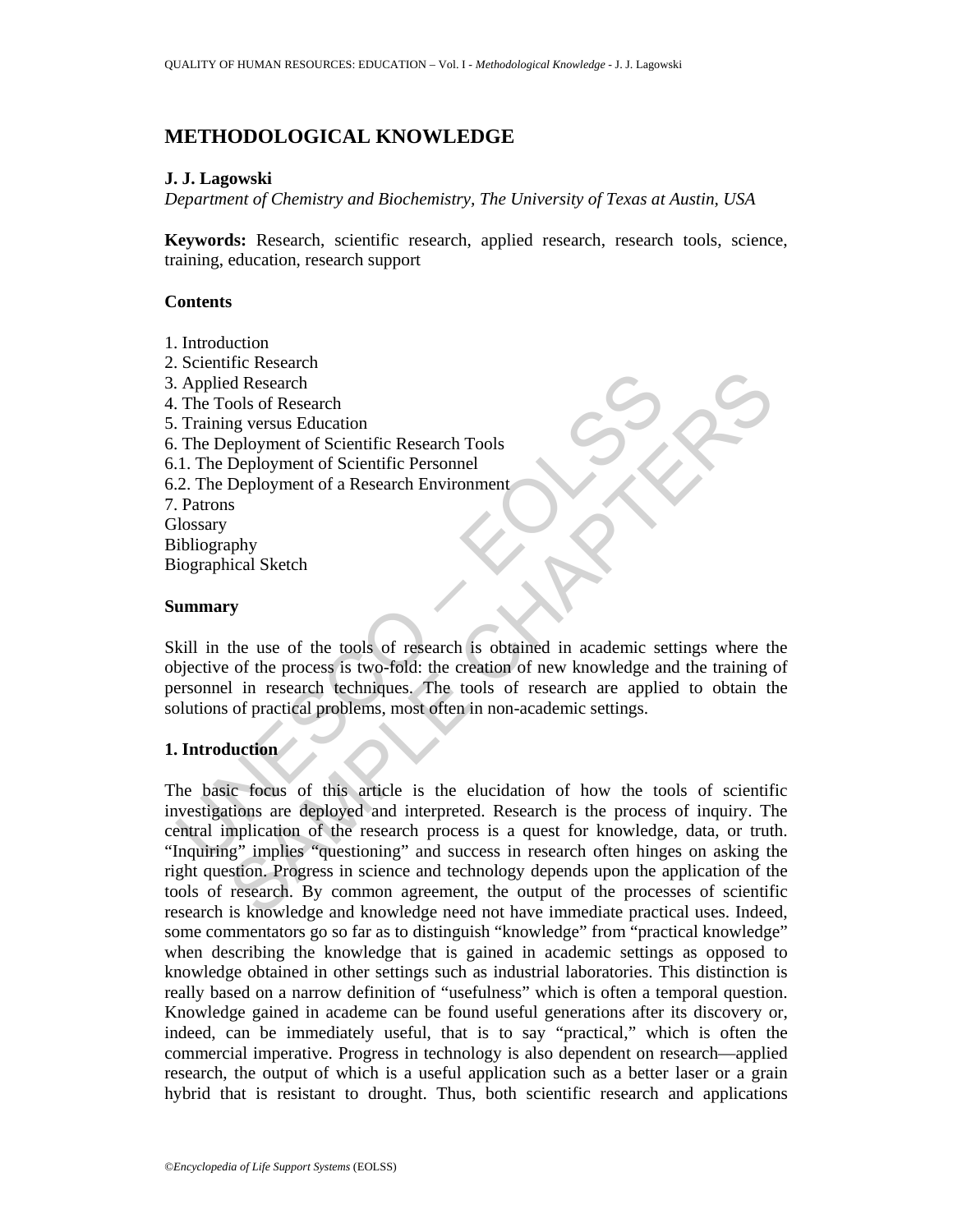research involve an understanding of the research process, but the application of that process is focused on distinctly different desired outcomes.

Historically, most students have learned about research methods in the context of "scientific research" experiences, even though the output of that experience is knowledge and not necessarily useful applications. The interesting dichotomy is that most (~90%) graduate students who acquire acceptable research skills do so in the context of science, but they often express these skills in an applications environment.

The genesis of current ideas regarding research can be found in early nineteenth century Germany, for it was there that ideology and interest came together to turn research into the university phenomenon we know today. It was there that the principle of "a unity of research and teaching" was first established by Wilhelm von Humboldt, who offered the seminal formulation for the modern research university:

search and teaching" was first established by Wilhelm von Humboldt<br>eminal formulation for the modern research university:<br>the unique feature of higher intellectual institutions is that they concei<br>cholarship as dealing wit One unique feature of higher intellectual institutions is that they conceive of science and scholarship as dealing with ultimately inexhaustible tasks: this means that they are engaged in an unceasing process of inquiry. The lower levels of education present closed and settled books of knowledge. The relation between teacher and pupil at the higher level is a different one from what it is at the lower levels. At the higher level, the teacher does not exist for the sake of the student. Both teacher and student have their justification in the common pursuit of knowledge. (Quoted by B.R. Clark, Places of Inquiry, Berkeley, University of California Press, 1995, p. 253.)

From the early nineteenth century, institutions of higher education changed forever. Where once they were primarily the presenters and defenders of dogma, they became the discoverers of new knowledge and the crucibles where old and new concepts became focused on producing a new view of "current knowledge," which itself was malleable under the scrutiny of some knowledge that will be revealed in the future—the process Humboldt described as the "unceasing process of inquiry."

and teaching" was first established by Wilhelm von Humboldt, who offered the<br>formulation for the modern research university:<br>
upe feature of higher intellectual institutions is that they conceive of science an<br>
in as deali Humboldt's basic vision has become expressed differently in different parts of the world, but the basic idea—a unity of research and teaching—can be found intact in the educational systems of the countries where research has flourished—Germany, Great Britain, the United States, France, and Japan. The Humboldt idea of a unity of research and teaching is, perhaps, inadequate in an era of mass education. The transformation of academic institutions into loci of mass higher education has created a tension between the traditional (in the Humboldt sense) tasks of academic inquiry and the education of students beyond the secondary level. The challenges and requirements of societal needs for advanced labor training on a massive scale, which are often met more rapidly by applications research, may ultimately prove incompatible with the Humboldtian ideals. A sharp increase in the perceived applications research needs at the expense of academic research could, conceivably, undercut the creation of new knowledge, which is a critical component of applications research.

In some countries, national interest (perhaps only temporarily) has dictated an emphasis on certain disciplines (e.g., engineering in Japan and the biological sciences in the United States). But in all these countries, the unity of teaching and inquiry exists. That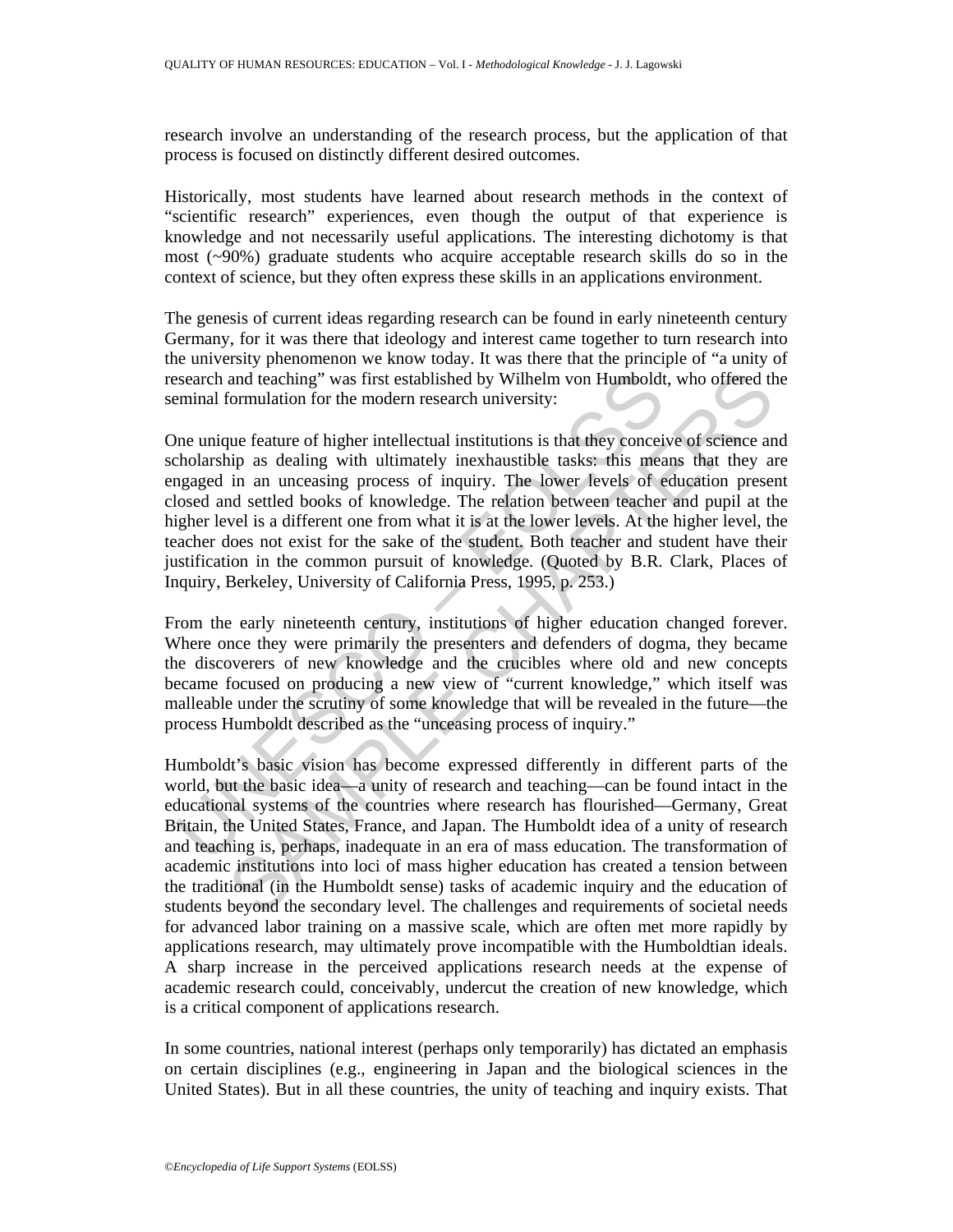process of inquiry incorporates the fundamental tools—the methodologies—of scientific research.

### **2. Scientific Research**

a science is dependent upon the skills of scientists to ask the "right<br>ontext of the perceived problem associated with understanding nature<br>intentit choose one problem over another, to ask one question rather the<br>ver-ridin is dependent upon the skills of scientists to ask the "right" question in the help enceived problem associated with understanding nature. Why should refore to problem over another, to ask one question rather than another? The collective judgment of scientists, in so far as there is substantial agreement, contributes to the body of scientific knowledge. Most of that body of science is established in a more-or-less systematic process involving the collection and organization of data (observations) and the formulation of hypotheses that then dictate the collection and organization of other kinds of data. The focus of this process—often called the scientific method—is to provide answers to questions addressing the description of nature in an attempt to understand the natural world. The ultimate success in science is dependent upon the skills of scientists to ask the "right" question in the context of the perceived problem associated with understanding nature. Why should a scientist choose one problem over another, to ask one question rather than another? The over-riding personal interest of each scientist is one of the most important criteria used in making the choice of problem to be investigated. Because scientific research is not a routine process but requires originality and creative thought, uninterested researchers are unlikely to produce the new ideas necessary for progress. From this point of view, the pursuit of science is a highly personal and often all-consuming undertaking and its outcome is unpredictable. The problem of interest to the scientist should address the current, larger view of nature. It is at this highly personal moment—the choice of problem—that a portion of the "usefulness" of the research outcomes is determined. The results (perhaps accidentally) could have immediate application or less obviously applicable new knowledge could result. In either case, the important outcome is another trained researcher; the knowledge gained, whatever its character, is secondary. The pursuit of science is often not focused (directly) on answering practical questions, although the processes of science can often be used successfully to answer practical questions.

# **3. Applied Research**

The scientific research paradigm applied to practical problems is often described as applied research. The distinction that is often made between scientific research and applied research is not meant to suggest that one is better or worse. It is merely a convenience that focuses on outcomes. In the vernacular, the outcomes of scientific research are not thought of as practical and, perhaps, not deemed by society to be as useful as those of applied research. However, history has shown that, without the science as background, applied research founders on the reefs of ignorance. The usefulness of science to society is dependent on the existence of an infrastructure of knowledge derived from pure science, no one piece of which is a priori discernibly more important than another. In other words, it is often not possible to decide which piece of scientific research will be necessary to support a given piece of applied research, but it is possible to conclude that all new knowledge gained through research is ultimately important.

Applied research problems are often assigned to research workers by higher authorities who have societal goals, in contrast to scientific research that is driven by individual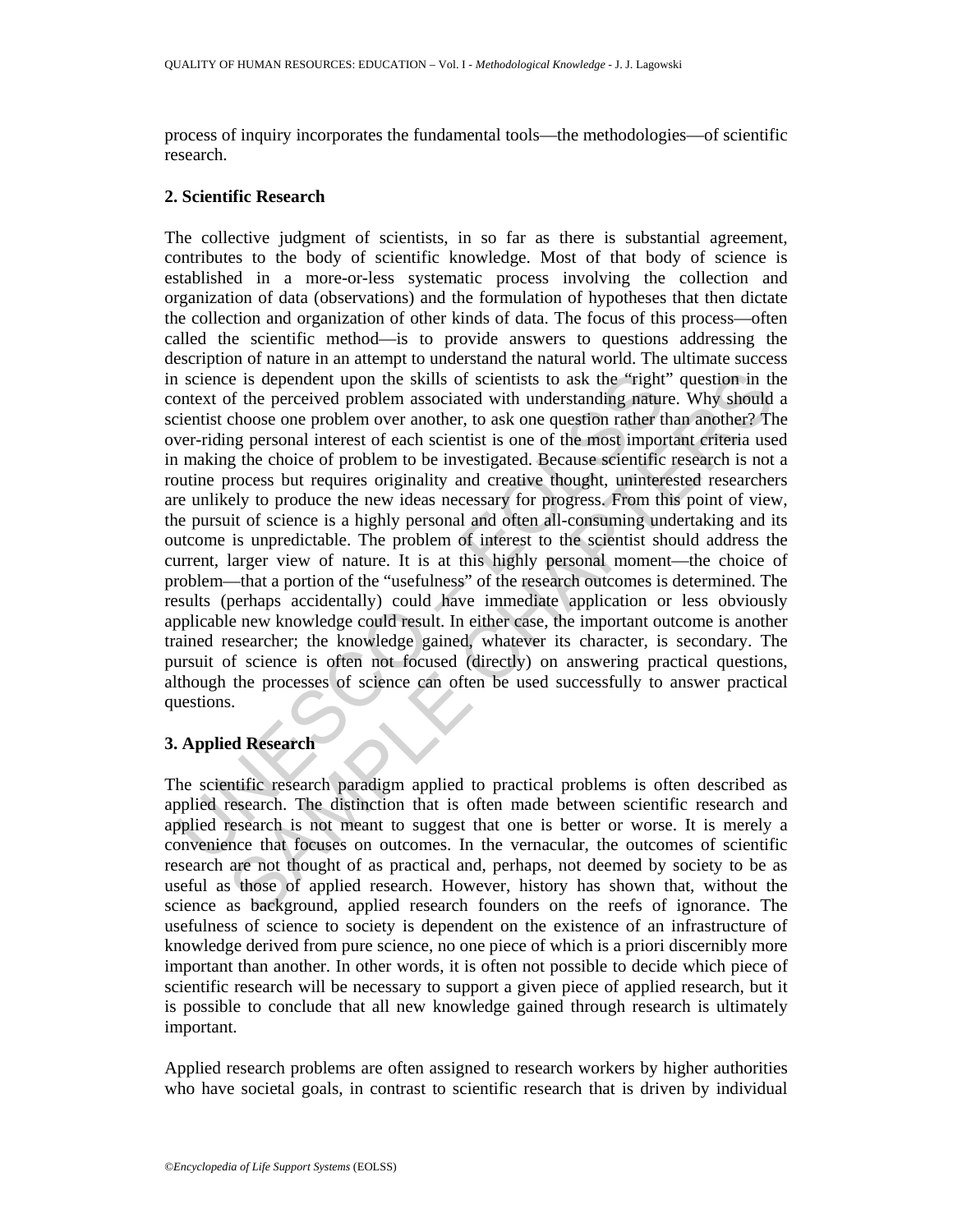curiosity, unfettered by practicality. It is important for investigators who are to carry out applied research to know as much as possible about the background of the applied problem—how it arose, why it is important, and what will be done with the results. The research director in an applied research environment, who starts with personnel who are adequately trained in research, must be very careful to delineate such issues because most new applied research personnel have acquired their training in the context of a scientific research environment—academe. In other words, research training is often experienced in an academic environment (where the science is preeminent), but personnel so trained often express their skills in an applied environment.

cademic—scientifically based—environments must be nurtured to applied reademic—scientifically based—environments must be nurtured to applied ready different. Thus, applied research directors must get personal curios accord contribually based—environments must be nurtured to apply their researct<br>correctional problems. The research techniques may be the same, but the outeromore<br>individually different. Thus, applied research directors must get Research directors in applied research environments must be highly skilled with respect to the way they deal with research personnel. New personnel who have been trained in academic—scientifically based—environments must be nurtured to apply their research skills to practical problems. The research techniques may be the same, but the outcomes are clearly different. Thus, applied research directors must get personnel to focus on practical goals, those associated with applications, as opposed to the answers to questions formulated from the point of view of personal curiosity. Several psychological obstacles loom before research directors in applied research environments. Having probably been trained in academe (on a scientific problem), they must overcome a natural instinct to work in scientifically interesting areas. In many cases, this is a very difficult "habit" to overcome. Additionally, issues of secrecy, which are generally absent in scientific research, may become important in applied research. Losses in research efficiency invariably occur when secrecy, either industrial or military, becomes important. Science does not flourish when secrecy is an important component of research, but secrecy might be a critical issue in applied research. Issues of secrecy in applied research laboratories often lead to redundant activities that, from one point of view, breed inefficiency in parallel applied research groups.

TO ACCESS ALL THE **12 PAGES** OF THIS CHAPTER, Visit: http://www.eolss.net/Eolss-sampleAllChapter.aspx

#### **Bibliography**

- - -

Clark B.R., ed. (1993). The Research Foundations of Graduate Education: Germany, Britain, France, United States, Japan, 390 pp. Berkeley: University of California Press. [This is a summary of information gathered in Germany, Britain, France, The United States, and Japan as the basis of a common, crossnational analysis of graduate education in those countries.]

Clark B.R. (1995). Places of Inquiry: Research and Advanced Education in Modern Universities, 284 pp. Berkeley: University of California Press. [This is a report of a study conducted in Germany, Great Britain, France, The United States, and Japan attempting to conceptualize the contemporary university from the vantage point of the research function and its relationship to teaching and training.]